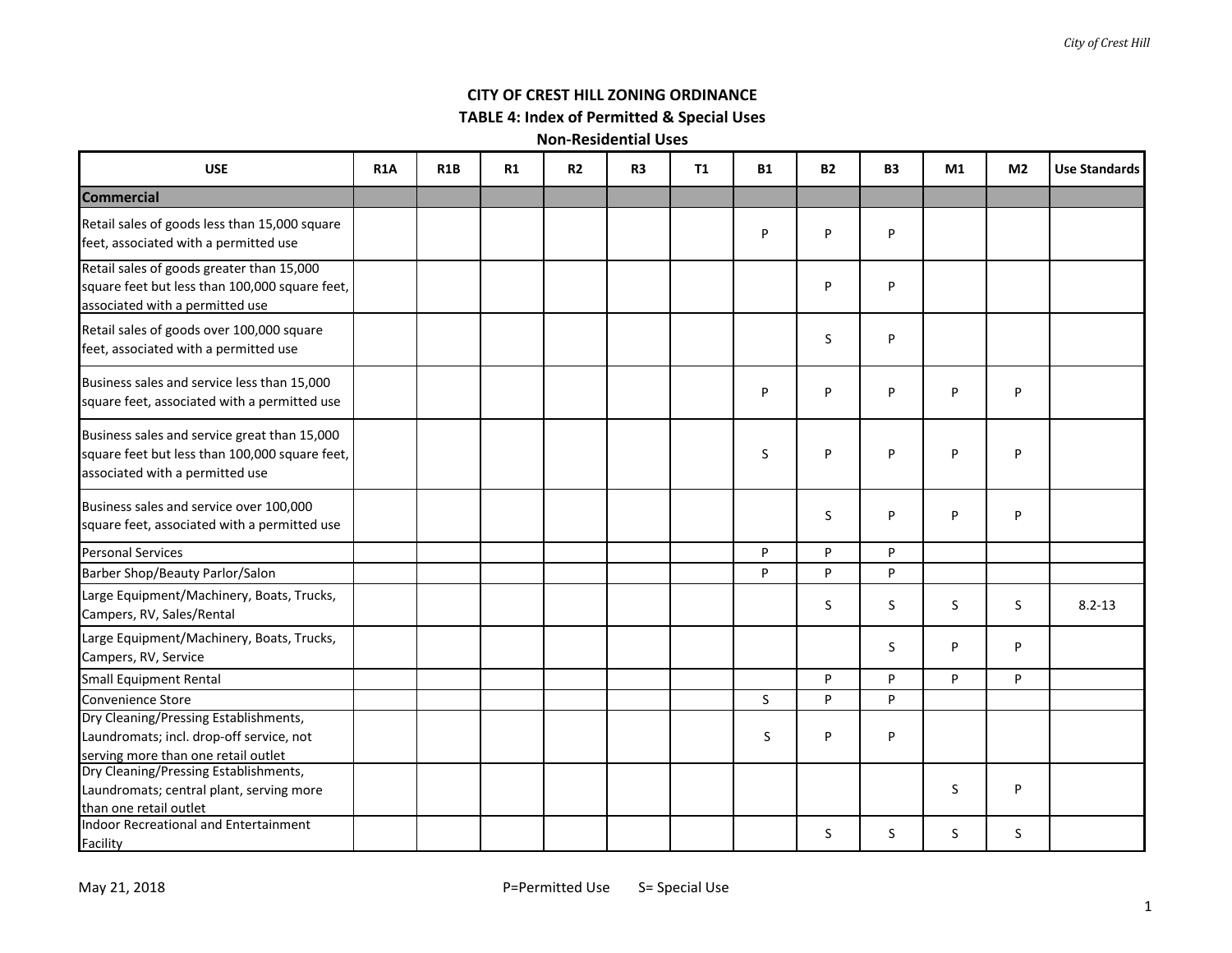#### *City of Crest Hill*

# **CITY OF CREST HILL ZONING ORDINANCE**

**TABLE 4: Index of Permitted & Special Uses**

| <b>USE</b>                                                                               | <b>R1A</b> | <b>R1B</b> | R1 | R <sub>2</sub> | R <sub>3</sub> | <b>T1</b> | <b>B1</b> | <b>B2</b>    | <b>B3</b>    | M1 | M <sub>2</sub> | <b>Use Standards</b> |
|------------------------------------------------------------------------------------------|------------|------------|----|----------------|----------------|-----------|-----------|--------------|--------------|----|----------------|----------------------|
| Indoor Recreational Instructional Facility,                                              |            |            |    |                |                |           | P         | P            | P            | S  | <sub>S</sub>   |                      |
| small                                                                                    |            |            |    |                |                |           |           |              |              |    |                |                      |
| <b>Health/Fitness Club</b>                                                               |            |            |    |                |                |           |           | P            | P            | S. | S              |                      |
| <b>Outdoor Recreational and Entertainment</b><br>Facility                                | S          | S          | S  | S              | S              | $\sf S$   | S         | S            | S.           | S  | S              | 8.2.29               |
| Animal Hospital/Veterinary Clinic                                                        |            |            |    |                |                | $\sf S$   | S.        | P            | P            | P  | P              | $8.2 - 17$           |
| Animal Shelter/Kennel                                                                    |            |            |    |                |                |           |           | $\sf S$      | $\mathsf{S}$ | S  | S              | $8.2 - 17$           |
| Medical or Dental Office/Clinic                                                          |            |            |    |                |                | P         | P         | P            | P.           |    |                |                      |
| <b>Medical Research Facilities</b>                                                       |            |            |    |                |                | S         |           |              | S.           | S  |                |                      |
| Hotels/Motel                                                                             |            |            |    |                |                |           |           | $\mathsf S$  | $\mathsf{S}$ |    |                | $8.2 - 11$           |
| Automobile Body Repairing/Painting Services<br>and Automobile Diagnostic/Service Centers |            |            |    |                |                |           |           |              | S            | P  | P              | $8.2 - 24$           |
| Automobile Laundry (Car Wash)                                                            |            |            |    |                |                |           |           | S            | P.           | P  | P              |                      |
| <b>Automobile Rental Agency</b>                                                          |            |            |    |                |                |           |           | S            | S            | S  | S              |                      |
| Automobile Sales and or Leasing/Service; new<br>and used                                 |            |            |    |                |                |           |           | <sub>S</sub> | S            | S  | S              | $8.2 - 24$           |
| <b>Fueling Station</b>                                                                   |            |            |    |                |                |           | S.        | S.           | P            |    |                |                      |
| <b>Banks (Financial Institutions)</b>                                                    |            |            |    |                |                | P         | P         | P            | P            |    |                |                      |
| <b>Banquet Halls</b>                                                                     |            |            |    |                |                |           |           | S            | S            |    |                |                      |
| <b>Billiard/Pool Hall</b>                                                                |            |            |    |                |                |           |           | $\sf S$      | $\mathsf{S}$ |    |                | $8.2 - 11$           |
| <b>Bowling Alley</b>                                                                     |            |            |    |                |                |           |           | <sub>S</sub> | S.           |    |                | $8.2 - 11$           |
| <b>Business/Professional Offices</b>                                                     |            |            |    |                |                | P         | P         | P            | P            |    |                |                      |
| Car Title Loans                                                                          |            |            |    |                |                |           | S         | S            | S.           |    |                |                      |
| Day Care Centers/Nursery Schools                                                         | S          | S          | S  | S              | S              | S         | S         | P            | P            |    |                | $8.2 - 2$            |
| Coin Stores                                                                              |            |            |    |                |                |           | S         | <sub>S</sub> | <sub>S</sub> |    |                |                      |
| Pawn Shop                                                                                |            |            |    |                |                |           | S         | $\sf S$      | $\mathsf{S}$ |    |                | $8.2 - 11$           |
| <b>Resale Dealer</b>                                                                     |            |            |    |                |                |           | S         | $\mathsf S$  | $\mathsf{S}$ |    |                |                      |
| Second Hand Shops/Rummage Shops                                                          |            |            |    |                |                |           | P         | P            | P            |    |                |                      |
| <b>Currency Exchanges</b>                                                                |            |            |    |                |                |           | S         | S            | S.           |    |                |                      |
| <b>Convention Center</b>                                                                 |            |            |    |                |                |           |           |              | S            |    |                |                      |
| Pay Day Loans                                                                            |            |            |    |                |                |           | S         | $\sf S$      | S.           |    |                |                      |
| Day Labor Employment Agencies                                                            |            |            |    |                |                |           | S         | $\sf S$      | S            |    |                |                      |
| Drive-In Establishment (per Ord. 1476)                                                   |            |            |    |                |                |           |           |              | <sub>S</sub> |    |                | $8.2 - 12$           |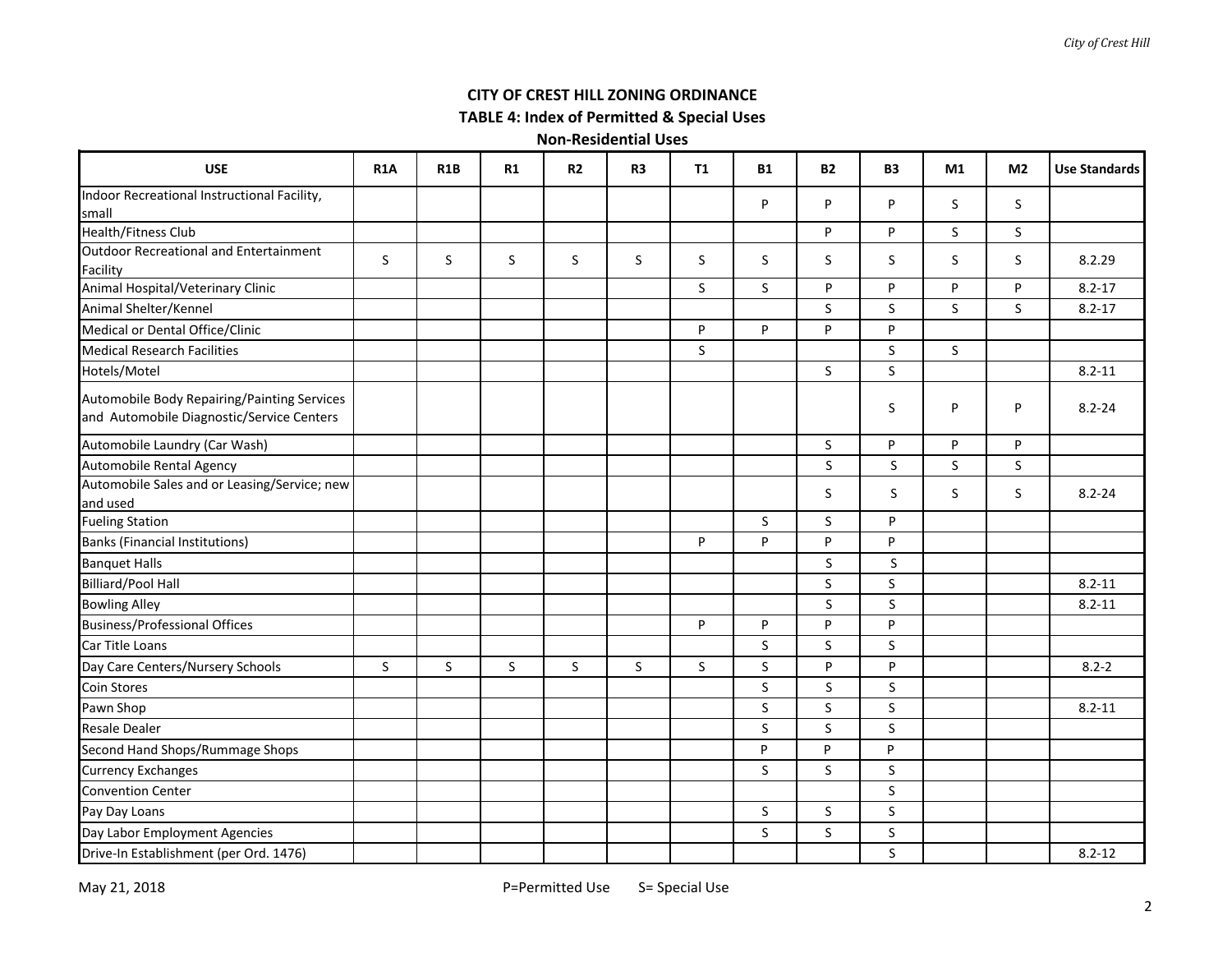# **CITY OF CREST HILL ZONING ORDINANCE**

**TABLE 4: Index of Permitted & Special Uses**

| <b>USE</b>                                                                                                                        | <b>R1A</b> | R <sub>1</sub> B | R1 | R <sub>2</sub> | R <sub>3</sub> | <b>T1</b> | <b>B1</b>   | <b>B2</b>    | <b>B3</b>    | M1           | M <sub>2</sub> | <b>Use Standards</b> |
|-----------------------------------------------------------------------------------------------------------------------------------|------------|------------------|----|----------------|----------------|-----------|-------------|--------------|--------------|--------------|----------------|----------------------|
| Drive through, associated with a permitted<br>Use                                                                                 |            |                  |    |                |                |           | S           | S.           | S.           |              |                |                      |
| Package Liquor Stores                                                                                                             |            |                  |    |                |                |           | P           | P            | P            |              |                | $8.2 - 11$           |
| Sale of alcoholic beverage associated with<br>restaurant, convenient store, gas station,<br>grocery store, banquet facility, etc. |            |                  |    |                |                |           | P           | P            | P            |              |                | $8.2 - 11$           |
| <b>Printing Facility</b>                                                                                                          |            |                  |    |                |                |           |             | S            | P            | P            | P              |                      |
| Restaurants                                                                                                                       |            |                  |    |                |                |           | P           | P            | P            |              |                | $8.2 - 11$           |
| <b>Catering Establishments</b>                                                                                                    |            |                  |    |                |                |           | S           | P            | P            | P            |                |                      |
| Sexually Oriented Business (Per ORD 1322)                                                                                         |            |                  |    |                |                |           |             |              |              | <sub>S</sub> | P              | $8.2 - 27$           |
| Massage Establishments                                                                                                            |            |                  |    |                |                |           | S.          | $\mathsf{S}$ | $\mathsf{S}$ |              |                | $8.2 - 28$           |
| Tattoo Parlor, Body Piercing Establishments<br>(per ORD 1234)                                                                     |            |                  |    |                |                |           |             |              |              | S            | P              | $8.2 - 21$           |
| Medical Cannibas Dispensing Organizations<br>(Per ORD 1645)                                                                       |            |                  |    |                |                |           |             |              | S            |              |                |                      |
| <b>Blood Bank/Blood Center</b>                                                                                                    |            |                  |    |                |                |           |             | S            | S.           |              |                |                      |
| <b>Taverns</b>                                                                                                                    |            |                  |    |                |                |           |             | S.           | S.           |              |                | $8.2 - 11$           |
| Theaters; indoor                                                                                                                  |            |                  |    |                |                |           |             | $\mathsf{S}$ | S.           |              |                |                      |
| Theaters; outdoor/drive-in                                                                                                        |            |                  |    |                |                |           |             |              | S.           |              |                |                      |
| Tobacco, Cigar/Cigarette Shops                                                                                                    |            |                  |    |                |                |           | $\mathsf S$ | P            | P            |              |                | $8.2 - 11$           |
| <b>Video Game Arcades</b>                                                                                                         |            |                  |    |                |                |           |             | S.           | S.           |              |                |                      |
| Wholesale and Warehouse Distribution<br>Establishments                                                                            |            |                  |    |                |                |           |             |              |              | P            | P              | $8.2 - 16$           |
| <b>Manufacturing</b>                                                                                                              |            |                  |    |                |                |           |             |              |              |              |                |                      |
| Manufacturing, Light                                                                                                              |            |                  |    |                |                |           |             |              |              | P            | P              |                      |
| Manufacturing, Heavy                                                                                                              |            |                  |    |                |                |           |             |              |              |              | P              |                      |
| <b>Chemical Processing/Production;</b><br>inflammable                                                                             |            |                  |    |                |                |           |             |              |              | S            | P              |                      |
| Electric Service Facilities (ORD. 1207)                                                                                           |            |                  |    |                |                |           |             |              |              | S            | S              | $8.2 - 23$           |
| Landscape Company / Nursery                                                                                                       |            |                  |    |                |                |           |             |              |              | P            | P              |                      |
| Medical Cannabis Cultivation Center (Per ORD<br>1645)                                                                             |            |                  |    |                |                |           |             |              |              | S            |                |                      |
| <b>Research Facility</b>                                                                                                          |            |                  |    |                |                |           |             |              |              | S            | P              |                      |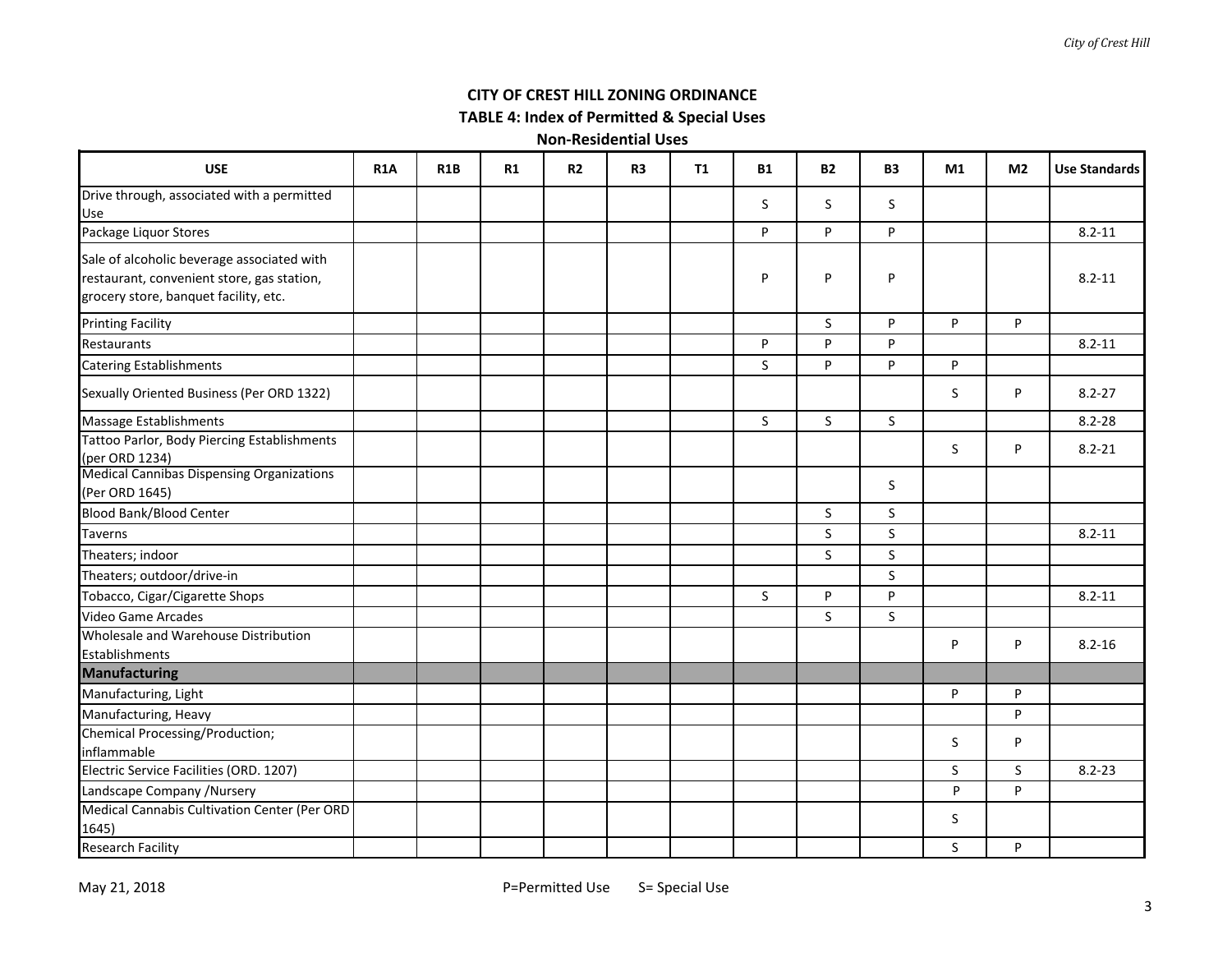# **CITY OF CREST HILL ZONING ORDINANCE**

# **TABLE 4: Index of Permitted & Special Uses**

| <b>USE</b>                                                                              | <b>R1A</b>   | <b>R1B</b> | R1 | R <sub>2</sub> | R <sub>3</sub> | <b>T1</b> | <b>B1</b>    | <b>B2</b>    | <b>B3</b> | M1 | M <sub>2</sub> | <b>Use Standards</b> |
|-----------------------------------------------------------------------------------------|--------------|------------|----|----------------|----------------|-----------|--------------|--------------|-----------|----|----------------|----------------------|
| Salvage Material Yards including auto salvage<br>yards                                  |              |            |    |                |                |           |              |              |           | S. | S.             |                      |
| Storage; flammable liquids                                                              |              |            |    |                |                |           |              |              |           |    | S              |                      |
| Outdoor Storage of Uncontained Bulk<br><b>Materials</b>                                 |              |            |    |                |                |           |              |              |           | S. | P              | $8.2 - 18$           |
| Outdoor Storage of Contained Bulk Materials                                             |              |            |    |                |                |           |              |              | P         | P  | P              | $8.2 - 18$           |
| Self Service Storage Facility                                                           |              |            |    |                |                |           |              |              | S         | S  | P              | $8.2 - 14$           |
| Towing Service with Storage of Vehicles                                                 |              |            |    |                |                |           |              |              |           | S  | P              | $8.2 - 15$           |
| <b>Truck Terminals</b>                                                                  |              |            |    |                |                |           |              |              |           |    | P              | $8.2 - 25$           |
| Aircraft Dealer, Assembly/Testing of Fuselage<br>Motors                                 |              |            |    |                |                |           |              |              |           |    | S              |                      |
| Incinerators/Decomposing Products by<br>Deterioration                                   |              |            |    |                |                |           |              |              |           |    | S              |                      |
| Office Use, Ancillary (per ORD 1362)                                                    |              |            |    |                |                |           |              |              |           | P  | P              | $8.2 - 20$           |
| Bus Storage Yard, including Trucks, Tractors,<br><b>Boats</b>                           |              |            |    |                |                |           |              |              |           | P  | P              |                      |
| <b>Miscellaneous Uses</b>                                                               |              |            |    |                |                |           |              |              |           |    |                |                      |
| Ambulance Service                                                                       |              |            |    |                |                |           |              |              | S         | P  | P              | $8.2 - 9$            |
| Airport, Heliport                                                                       |              |            |    |                |                |           |              |              |           | S. | S              |                      |
| Chapels, Churches, Synagogues, Temples, etc.                                            | S            | S          | S. | S              | S              |           |              |              |           |    |                | $8.2 - 8$            |
| Cemetery                                                                                | S            | S          | S. | S.             | S.             |           |              |              |           |    |                |                      |
| Pet Cemetery                                                                            | $\mathsf{S}$ | S          | S. | S.             |                |           |              |              |           |    |                |                      |
| Crematoria, associated with a funeral home,<br>undertaker                               |              |            |    |                |                | S         | S            | S            | $\sf S$   |    |                | $8.2 - 6$            |
| Crematoria                                                                              |              |            |    |                |                |           |              |              |           | S  | $\mathsf{S}$   | $8.2 - 6$            |
| Funeral Home/Undertaking Establishments                                                 |              |            |    |                |                | S         | <sub>S</sub> | P            | P         |    |                |                      |
| Cultivation of Field/Garden Crops/Farming,<br>on parcels 5 acres or more, crops only    | S            | S          | S  | <sub>S</sub>   | S              |           |              |              |           |    |                |                      |
| Indoor Civic, cultural, religious, or<br>institutional (including government buildings) | S            | S          | S  | S              | <sub>S</sub>   | S         | <sub>S</sub> | S            | S         | S  | S              | $8.2 - 8$            |
| Library                                                                                 | S            | S.         | S  | S.             | <sub>S</sub>   |           | S.           | $\mathsf{S}$ | S.        |    |                | $8.2 - 8$            |